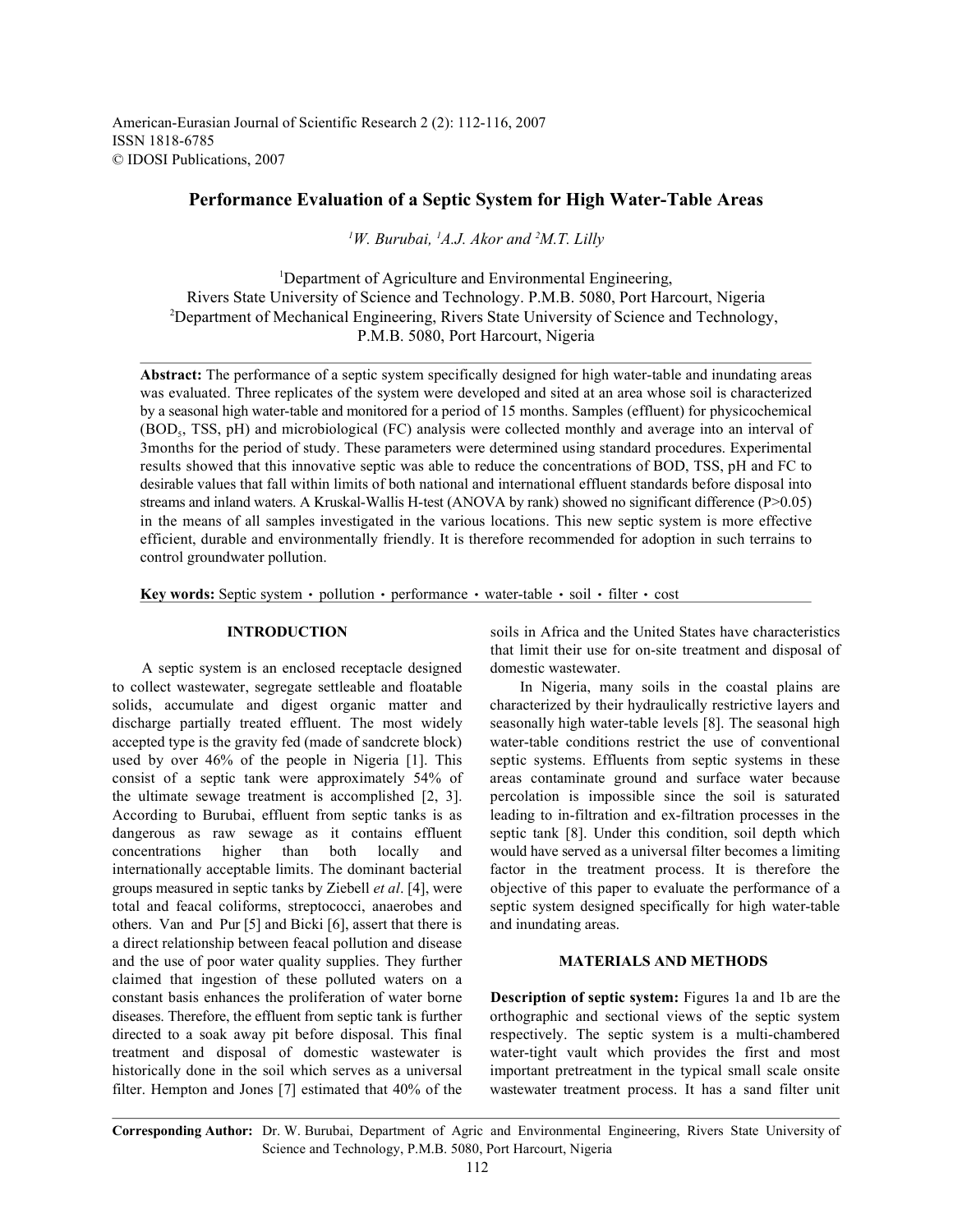







SCALE 1:20.





Fig. 1b: Sectional view of the septic system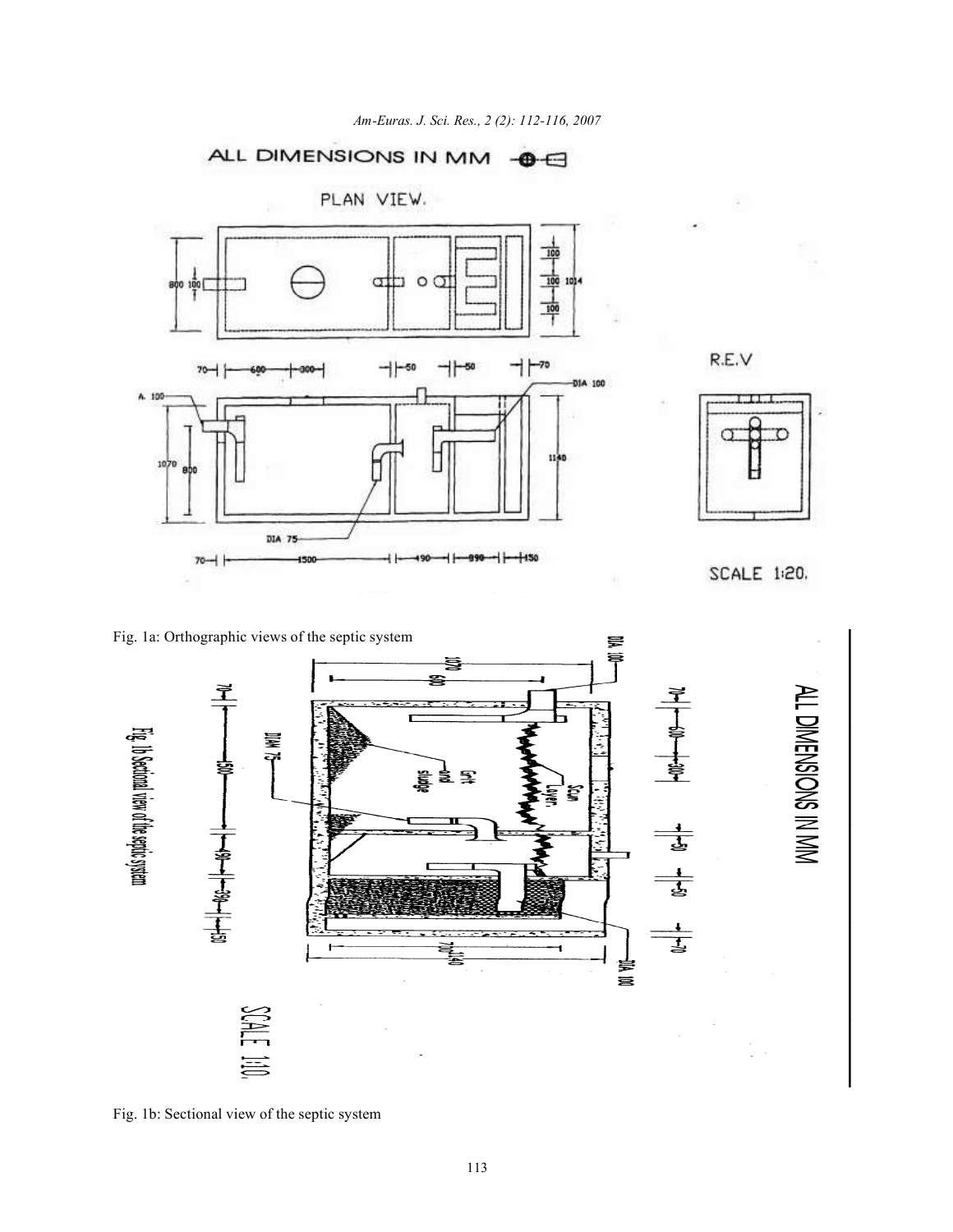septic tank has dimensions 2040mm X 1000mm X 1020mm representing length, depth and width respectively. The sand filter unit has a volume of  $0.6m<sup>3</sup>$  at a depth of  $0.7m$ . Three replicates of same design were developed and sited at the Agip area of Port Harcourt, Nigeria. The soils in this area are characterized by a seasonal high water-table that sometimes rises to a level less than 100mm below the surface. As the wastewater from a home of four (4) people enters each of the tanks through the inlet T-shaped PVC pipes, the velocity of flow is reduced providing relatively quiescent conditions, which allows portions of the suspended solids to settle to the bottom, permitting grease and other floatables to rise to the surface and are retained. The partially treated wastewater flow through the overflow elbow pipe into the second compartment where further physical and biological processes occurs. The effluent outlet connects the septic tank to the absorption field which is composed of perforated drain pipes covered with graded sand and gravel as to permit unobstructed passage of water by gravity. The secondary effluent from the absorption field drains by gravity through a horizontal screened outlet close to the bottom of the partition. The filtration process is aerobic at the first layer and anaerobic at the saturated zones of the bottom layers, making it mainly a facultative process. The entire structure is made of 1:1.9:1.9 (cement, sand and gravel) nominal concrete mix. However, to ensure water-tightness of the tank, a hydrostatic test recommended by ASTM-CI224 [9] was adopted by allowing the tank to stand unloaded for 24hours and infiltration was observed.

**Physicochemical and microbiological analysis:** Samples (effluent from sand filter) for physicochemical and microbiological analysis were collected monthly and averaged into an interval of 3 months for a period of 15 months (January, 2004 -June, 2006). Physicochemical parameters analyzed includes, Biochemical Oxygen Demand  $(BOD<sub>s</sub>)$  which determines the strength of wastewater, suspended solids (TSS) and pH while Feacal Coliform (FC) was analyzed as microbiological parameters. Samples for microbiological analysis were aseptically collected in 25ml sterile bottles and corked. The samples for BOD were collected in 150ml bottles. A set of these samples were fixed with Winkler I and II reagents at the site and the other wrapped with aluminium foil. The samples were transported in an ice chest to the institute of pollution studies Research Laboratory, University of Science and Technology, Port Harcourt. BOD, samples were fixed by the Winklers method after five days incubation at room temperature in the absence of light.

attached to it which makes it unique from others. The The analytical methods/instruments employed were as described by APHA [10] except TSS which was analysed as described by ASTM [9].

> **Statistical data analysis:** A Kruskal-Wallis test which is a single factor analysis of variance (ANOVA) by ranks was conducted for the BOD, TSS, FC and pH to determine the significant difference of the effluent concentration of these septic systems in the three different locations. The Kruskal-Wallis test statistics, H, is calculated as:

$$
H = \frac{12}{N(N+1)} \sum_{i=1}^{k} \frac{R_i^2}{ni} - 3(N+1)
$$

Where,

 $=$  number of observations in a sample (groupi)

 $N = \sum$  ni (total number of observations in all i =1

 $R = sum of ranks of ni observations in groupi$ 

## **RESULTS AND DISCUSSION**

The results of the analysis showing levels of physicochemical and microbiological parameters for effluents from the septic systems at locations A, B and C collected monthly and averaged into 3months for a period of 15 months are shown in Table 1, 2, 3 and 4 respectively.

Table 1 shows that the BOD investigated in all three sites fell above the desirable limits  $(4 \text{ mg}1^{-1})$  as prescribed by WHO [11] for the first six (6) months of experimentation. But from the 9th to 12th month result fell within desirable limits; however, a slight rise above the recommended value was obtained from the 15th month indicating a sand filter life span of 12months. This life span compares favourably with that of Seabloom [12]. The results of Kruskal-Wallis test (ANOVA) showed that there was no significant difference  $(P>0.05)$  between the means of the various locations.

Table 2 indicates that the TSS  $(mg1^{-1})$  values obtained from the third month fell below the desirable limits (30-40 mg  $1^{-1}$ ) by both national and international (FEPA/WHO) standards for discharge into inland waters, streams and drinking water sources. However results obtained in the first 3months were above the recommended limit. This may not be unconnected with the formation of a biomat. This notwithstanding filter clogging was observed in the 15th month. The mean TSS (mg  $1^{-1}$ ) values range between 95.6-8.3mg  $1^{-1}$  for all samples investigated in the three locations. The Kruskal-Wallis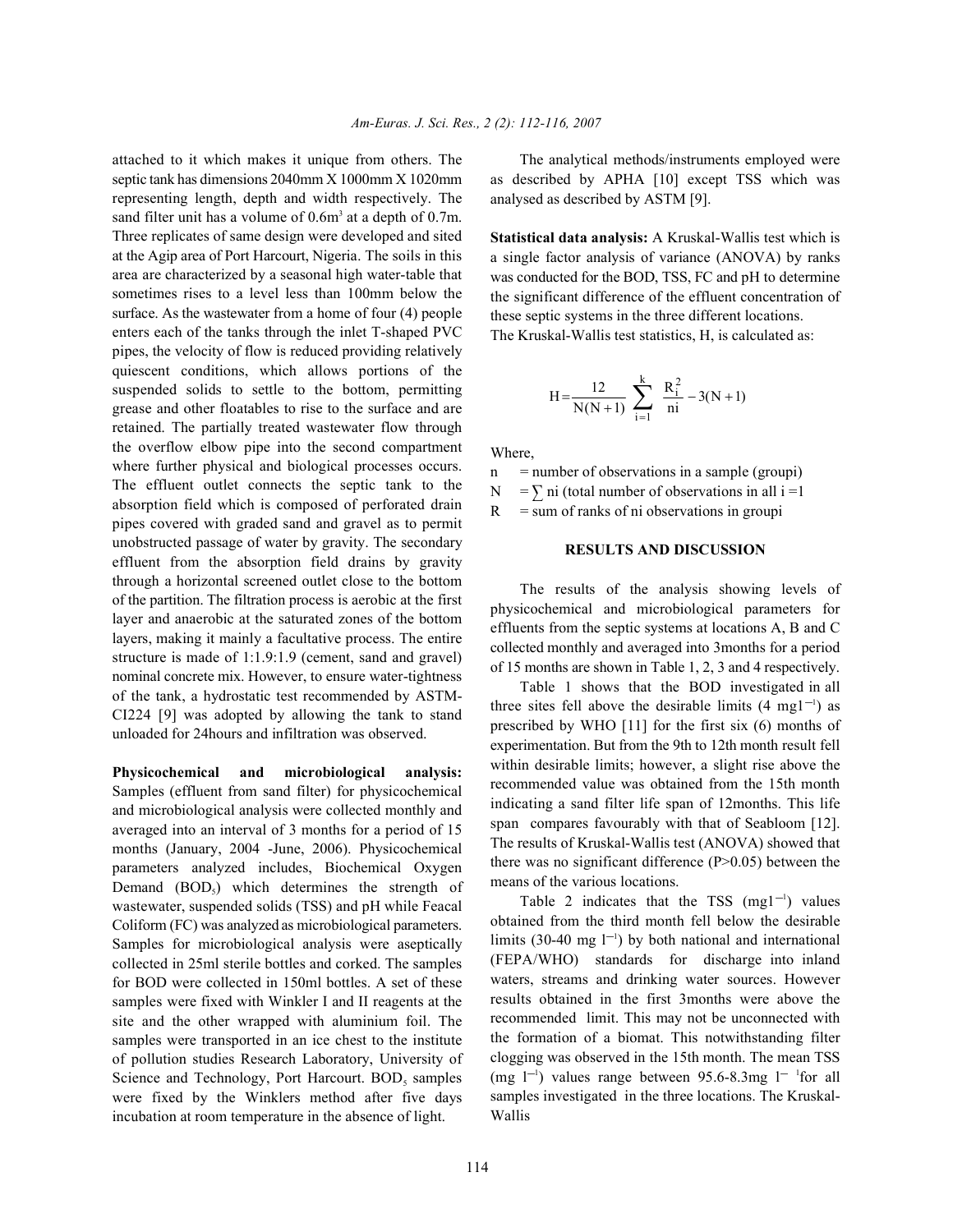Table 1: Mean BOD (mg  $L^{-1}$ ) concentrations of filtered affluent from the

| three locations. Ranks are in parenthesis |               |               |  |  |
|-------------------------------------------|---------------|---------------|--|--|
| Location A                                | Location B    | Location C    |  |  |
| $63.1^{(15)}$                             | $59.4^{(13)}$ | 60.6(14)      |  |  |
| $32.1^{(11)}$                             | $35.1^{(12)}$ | $30.8^{(10)}$ |  |  |
| $40.0^{(6)}$                              | $3.9^{(5)}$   | $3.8^{(4)}$   |  |  |
| $2.4^{(1)}$                               | $2.8^{(2)}$   | $3.0^{(3)}$   |  |  |
| $7.5^{(8)}$                               | $7.1^{(7)}$   | $8.1^{(9)}$   |  |  |
| $n_1 = 5$                                 | $n_2 = 5$     | $n_3 = 5$     |  |  |
| $R_1 = 41$                                | $R_2 = 39$    | $R_3 = 40$    |  |  |
| $N = 5 + 5 + 5 = 15$                      |               |               |  |  |

Table 2: Mean TSS (mg  $L^{-1}$ ) concentrations of filtered effluents from the three locations. Ranks are in parenthesis

| ance rocations. Raines are in parenthesis |               |               |  |  |
|-------------------------------------------|---------------|---------------|--|--|
| Location A                                | Location B    | Location C    |  |  |
| $93.5^{(14)}$                             | $88.2^{(13)}$ | $95.6^{(15)}$ |  |  |
| $37.2^{(11)}$                             | $40.6^{(12)}$ | $33.8^{(10)}$ |  |  |
| $18.9^{(6)}$                              | $21.4^{(7)}$  | $23.5^{(8)}$  |  |  |
| $10.9^{(3)}$                              | $12.3^{(4)}$  | $9.8^{(2)}$   |  |  |
| $28.9^{(9)}$                              | $16.51^{(5)}$ | $8.3^{(1)}$   |  |  |
| $n_1 = 5$                                 | $n_2 = 5$     | $n_3 = 5$     |  |  |
| $R_1 = 43$                                | $R_2 = 41$    | $R_3 = 36$    |  |  |
| $N = 15$                                  |               |               |  |  |

Table 3: Mean FC (cfu m $l^{-1}$ ) of filtered effluent from the three locations. Ranks are in parenthesis

| Location A     | Location B          | Location C     |
|----------------|---------------------|----------------|
| $210.4^{(15)}$ | $150.3^{(13)}$      | $180.9^{(14)}$ |
| 101.7(11)      | $122.6^{(12)}$      | 99.1(10)       |
| $43.2^{(9)}$   | $31.8^{(7)}$        | $40.5^{(8)}$   |
| $13.2^{(5)}$   | 10.9 <sup>(3)</sup> | $18.0^{(6)}$   |
| $10.3^{(2)}$   | $9.5^{(1)}$         | $11.9^{(4)}$   |
| $n_1 = 5$      | $n_2 = 5$           | $n_3 = 5$      |
| $R_1 = 42$     | $R_2 = 36$          | $R_3 = 42$     |
| $N = 15$       |                     |                |

Table 4: Mean pH values of filtered effluent from the three locations. Ranks in parenthesis

| Location A          | Location B   | Location C   |
|---------------------|--------------|--------------|
| $8.5.4^{(14)}$      | $8.7^{(15)}$ | $8.0^{(9)}$  |
| 8.2 <sup>(11)</sup> | $8.3^{(12)}$ | $8.4^{(13)}$ |
| $7.6^{(8)}$         | $7.2^{(5)}$  | $6.9^{(3)}$  |
| $7.8^{(8)}$         | $8.1^{(10)}$ | $7.3^{(6)}$  |
| $6.6^{(2)}$         | $7.0^{(4)}$  | $6.5^{(1)}$  |
| $n_1 = 5$           | $n_2 = 5$    | $n_3 = 5$    |
| $R_1 = 42$          | $R_2 = 46$   | $R_3 = 32$   |
| $N = 15$            |              |              |

test (Anova by ranks) showed no statistically significant difference  $(P>0.05)$  between the means of the various sample locations.

Results of bacteriological analysis of the effluents Table 3 showed high concentrations of feacal coliforms. It reveals a maximum value of 210 (cfu ml<sup>-1</sup>) and a minimum value of 9.5 Cfu  $mL^{-1}$ . These values are quite close to that reported by Seabloom [12] for a sand filter designed for water purification. Feacal counts were exceptionally higher than the FEPA standards (<100/100mL) in the first 3months of experimentation, probably due to slow rate of biomat formation. However, appreciable results which were far below the recommended were obtained from the 4-5th months. The ANOVA did not reveal any significant difference  $(p>0.05)$  between the means of the various locations sampled.

The pH values of the various samples investigated range between 6.5 to 8.7. Results in the first 12 months were alkaline but slightly changed to the acidic region in the last 3 months. This notwithstanding all results obtained fell within national and international standard, FEPA/WHO (6.0-8.5). Statistical analysis (ANOVA) indicates no significant difference (P>0.05) between means of the various locations sampled.

## **CONCLUSION AND RECOMMENDATION**

The performance evaluation of a septic system designed specifically for high water-table and inundating area was investigated. Three replicates of same design were developed and sited at the Agip area of Port-Harcourt, Nigeria. The soils in this area are characterized by a seasonal high water-table. Samples (effluents) were collected monthly and averaged into 3months interval for a period of 15 months. These samples were analysed for a range of parameters which include: Biochemical Oxygen Demand (BOD<sub>5</sub>), Total Suspended Solids (TSS), pH and Feacal Coliforms (FC). These parameters were determined following standard procedures [10].

Results obtained show that effluent quality of this novel Septic System fall within both national and international standards before disposal into stream and inland waters. The construction cost of this septic system is sixty seven thousand naira (N67,000.00) as against the twenty nine thousand naira (N29,000.00) for the construction of the conventional type of same capacity. But the new septic system is more effective, efficient, durable and environmentally friendly. Therefore, the objectives of this research work were obtained.